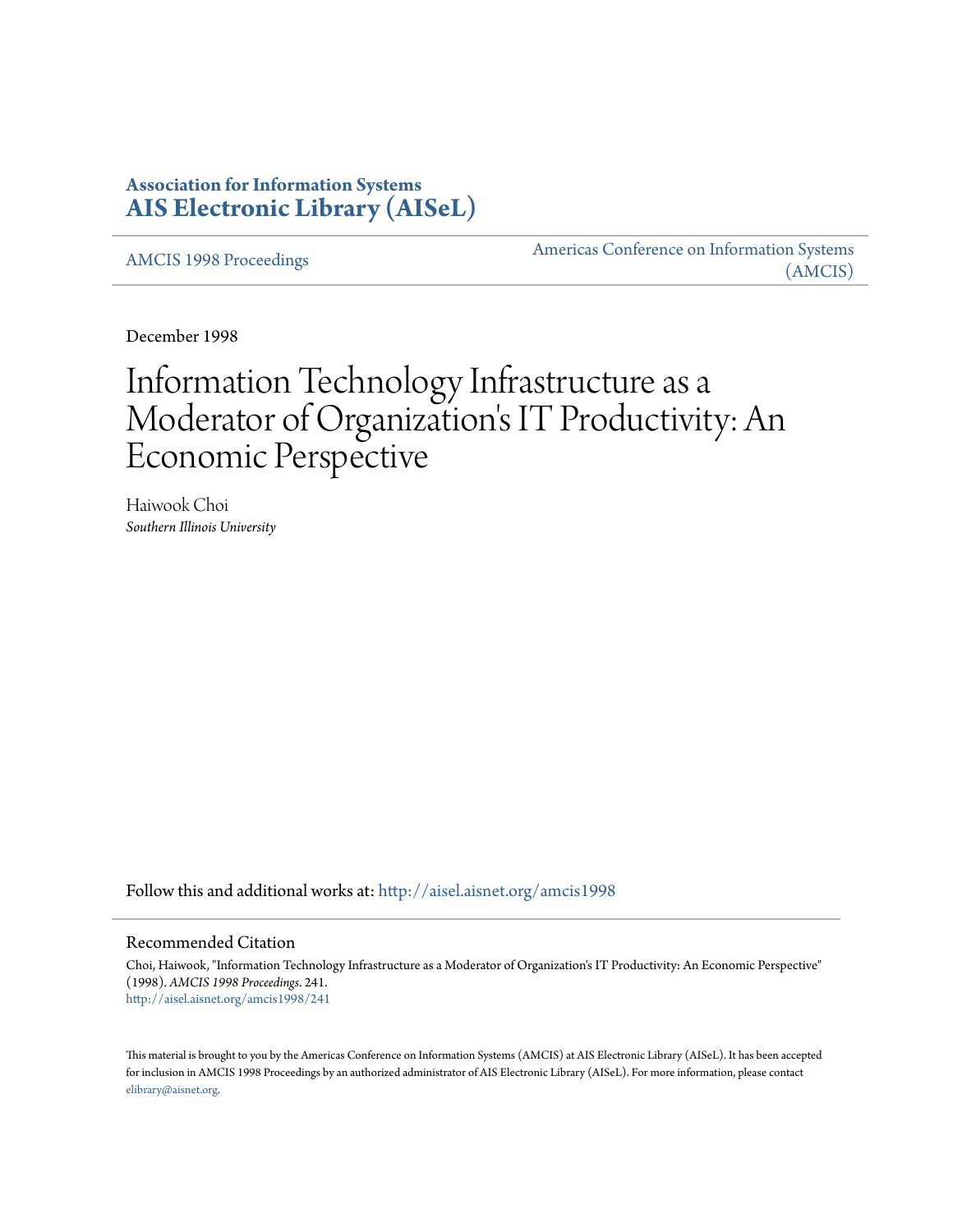# **Information Technology Infrastructure as a Moderator of Organization's IT Productivity: An Economic Perspective**

# **Haiwook Choi**

Department of Management Southern Illinois University

# **Abstract**

*This study employs the concept of IT infrastructure to consider the inside of black box used in input-oriented IT productivity studies. This study differentiates IT infrastructure from other ITs that perform business functions directly. IT infrastructure has great contribution on IT productivity by supporting the appropriate use of other ITs (applications). Thus it is argued that in measuring IT productivity, the contribution of IT infrastructure investment should be considered separately within the measured IT investment (i.e. total IT spending).*

#### **Introduction**

Justifying IT investment has been a critical issue in the IS area. Several studies have tried to justify an organization's IT spending using financial data. In the economic perspective, using economic theory IT is treated as one of inputs like capital and labor, in a production function (cf. Brynjolfsson and Hitt, 1996). The general research question considers how IT spending is related to productivity. Due to its higher productivity, economic theorists think of IT as a better input of production than ordinary capital and labor (Brynjolfsson and Hitt, 1995) or substitute other inputs (traditional capital and labor) in the production of goods and services (Dewan and Min, 1997).

From an economic perspective, an organization is viewed as a production function, as black box. In other words, organizations can achieve the same IT performance when they invest in the same IT. In fact, with the same IT, organizations produce different IT performance. We need open up this IT performance black box. Dewan and Min (1997) mentioned the black box as an unanswered question in the IT productivity studies. Weill and Olson (1989) explained it as IT conversion effectiveness, the ability of an organization to transform its IT spending into economic and social value. Behavioral studies in IT investment have identified the factors that constitute such organization's abilities by looking at the how well IT are used, diffused, and implemented.

There are also some such studies employing economic perspectives. Using transaction cost theory, Shin (1997), for example, found that since IT reduces coordination cost and improves coordination within and across organizations, IT contributes to productivity. Brynjolfsson and Yang (1997) considered the contribution of unmeasured, intangible assets that are overlooked in production function model. These intangible assets are organizational routines, relationships and human capital that are associated with the measured IT investments.

This paper contends that computation of IT productivity, without considering the different role of IT within measured total IT investments, may mislead researchers in their search for the real contribution of IT investment to productivity. This paper considers an organization's IT infrastructure to have a role different from other ITs in explaining the relationship between IT investment and firm output.

#### **What Is IT Infrastructure?**

IT infrastructure is defined as a set of technological components, services, and expertise that are shared within and across organizations (Broadbent and Weill, 1997). IT infrastructure become a foundation to enable present and future business applications (Keen, 1991) and upon which organizational systems and processes are built (Ross, 1997). The role of IT infrastructure is better conceptualized as proving capabilities, such as facilitating intraorganizational communications, providing ready access to data, integrating business processes, and establishing customer linkages (Ross, 1997). The purpose of building IT infrastructure is to support commonality between different applications and uses facilitating information sharing across the organization and cross-functional integration and to obtain economies of scale (Broadbent, et al., 1996). IT infrastructure is compromised of two elements: technical IT infrastructure and human IT infrastructure (McKay and Broakway, 1989; Keen, 1991). Technical IT infrastructure consists of platform technology (hardware and operating systems), general purpose databases, productivity tools such as CASE, and network and telecommunication technologies that are commodities and readily available in the marketplace. Human IT infrastructure includes human knowledge, skills, and experience relative to IT. The human IT infrastructure includes both technical expertise and managerial expertise (Weill, 1993). The technical expertise relates to the operation and integration of the IT components. The managerial expertise includes the IT planning process, scanning for new technology, budgeting and managing the interaction with other groups in the firm. The human infrastructure binds IT components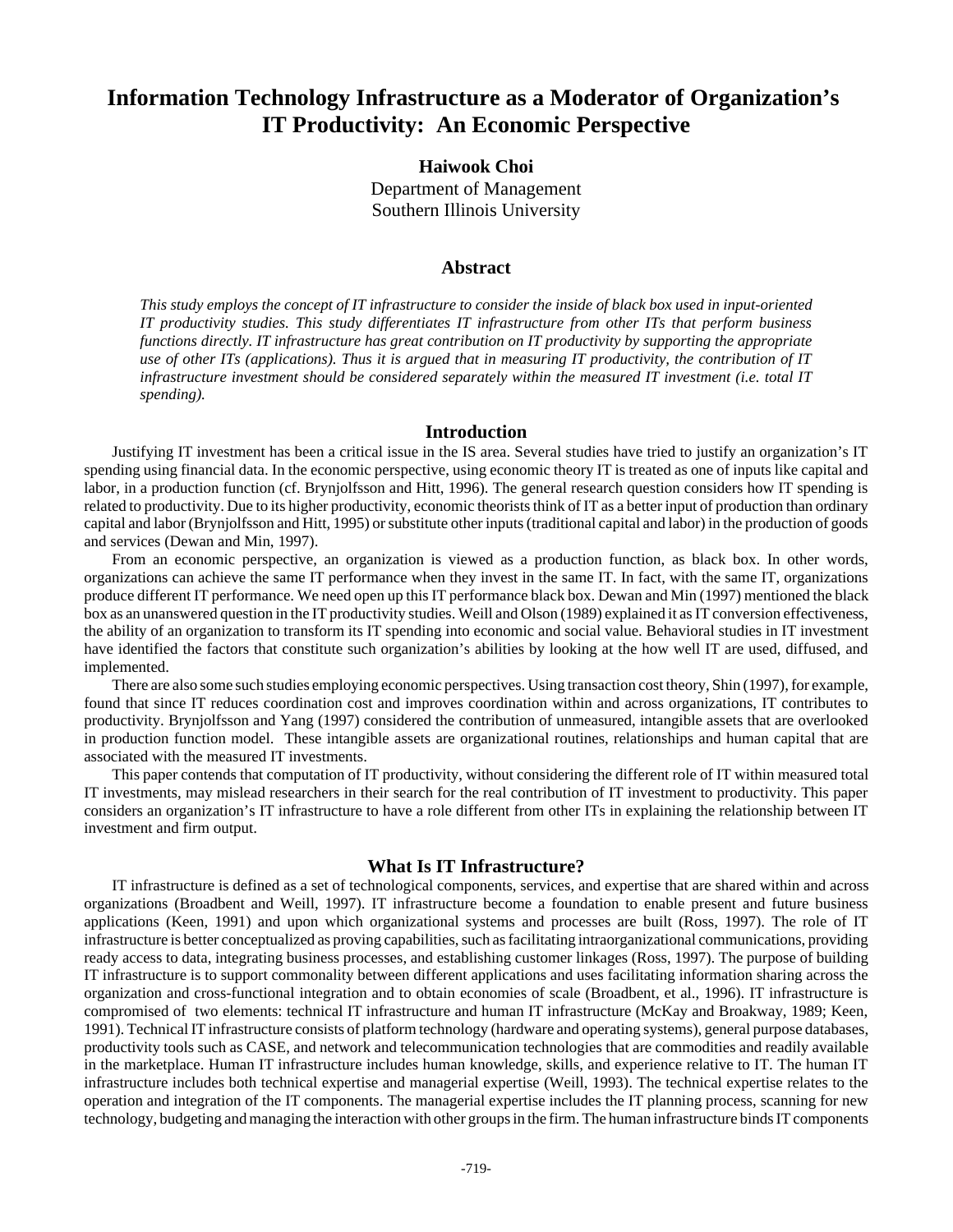into a reliable set of shared IT infrastructure services. The ability of IT infrastructure to provide such services determines an organization's IT infrastructure capabilities, which have greater impact upon its IT performance.

Current thought differentiates IT infrastructure from other ITs (applications). Applications are better regarded as the use of the IT resources or embodiment of IT resources in new product, new process, or improved coordination and control, than as the resources themselves. By contrast, IT infrastructure is considered as the tangible IT resources themselves, along with the people and procedures required to manage them (Markus and Soh, 1993). Grossman and Packer (1989) provide different aspects. First, the purpose of the applications is to deliver business functionality, while the purpose of IT infrastructure is to provide a platform for business applications. Second, the scope of a application is narrower, usually supporting one business process, product, or function (e.g. managing inventory). The scope of IT infrastructure is much broader, crossing most functions and products (e.g. network and database services for business units). In addition, IT infrastructure represents centralized IT investments, and is delivered at agreed service levels for a negotiated price to the business units or functional areas.

The precise business benefits of the IT infrastructure are difficult to measure. The value of IT infrastructure is derived from the business applications connected to, and enabled by, the infrastructure. Additionally, IT infrastructure provides and determines flexibility in meeting marketplace needs (Keen, 1991). Generally, it is reasonable to expect IT infrastructure will improve productivity, leverage user groups' own IT investment, and enable rapid response to new business needs.

#### **The Impact of IT Infrastructure on IT Productivity**

According to resource-based view of competitive advantage, an organization's performance is determined by its superior and inimitable resources (Barney, 1992). IT infrastructure is potentially such a resource, and is also complementary to other IT resources, in that it improves organizational IT performance through leveraging other IT resources.

#### *Moderating Role of IT infrastructure*

In general, IT infrastructure can be viewed as tangible IT environment that governs the organization's IT activities. IT environment may include the organization's IT strategy, IT policy, IT knowhow, IT structure, etc.. It governs how IT is properly used, implemented, diffused, etc., and thereby determines the organization's IT performance. Therefore, the IT infrastructure plays a complementary role in the organization's IT activities. Especially, the high quality of IT infrastructure can provide better use and thus better performance of other ITs that perform business functions directly. Corporate database, for example, provide data necessary to decision support systems or expert systems. Corporate network technologies provide Internet connection service. With proper reach and range, IT infrastructure will have great contribution to the IT performance. Without ample IT connectivity and bandwidth, business applications (e.g. EDI) will not provide expected performance. In addition, a high quality of IT infrastructure provides conditions conducive to successful IT innovation and implementation that assumed better and appropriate use of organization's IT. Once IT is successfully diffused and implemented in an organization, it can be used and expanded to optimize interorganizational, organizational and individual tasks, and thereby improve performance. In this view, an organization's IT infrastructure enables or inhibits appropriate IT use by shaping an organization's IT environment.

As such, the role of IT infrastructure in an organization can be considered as a moderator that enables appropriate IT use in the organization, as described in the following model.



#### *Alternative Measure of IT Productivity*

Measuring the IT infrastructure spending is difficult, as its definition differs among organizations and/or business units. In other words, some organizations consider the IT to be applications, while others consider it infrastructure, depending upon its role in the organization's work. Network technologies, for example, may be considered an application for communications firms that provide network services to other organizations, since theses ITs are performing their business functions directly. In contrast, these ITs are the infrastructure for other firms. Likewise, within a firm, business units think of the same IT differently. Measuring IT infrastructure's productivity contribution also proves difficult, since it does

not directly impact productivity, but instead interacts with business applications that directly impact productivity. However, by considering the moderating roles of IT infrastructure, the alternative measure of IT productivity will be:

IT productivity  $= f$  (IT infrastructure spending, other IT spending)

In the above function, IT infrastructure can be measured as central IT investment based on the corporate IT strategy (Broadbent and Weill, 1997). This investment is usually made to develop, implement, and maintain firm-wide IT that spans several business units and supports their IT. These activities are performed by the central corporate IS department. Thus, we can use a central IS department spending as a surrogate for its IT infrastructure spending.